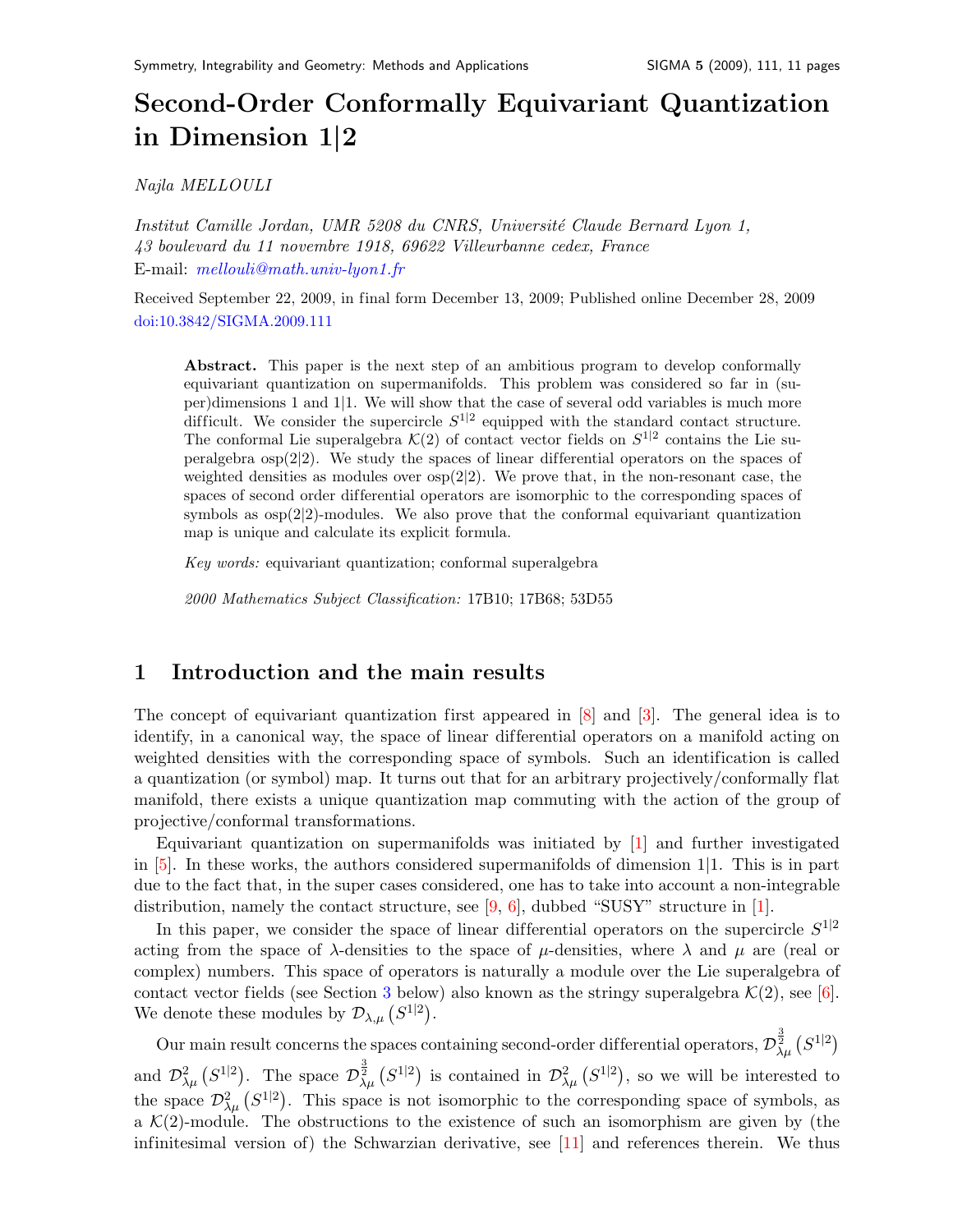restrict the module structure on  $\mathcal{D}^2_{\lambda\mu} (S^{1|2})$  to the orthosymplectic Lie superalgebra osp (2|2) naturally embedded to  $\mathcal{K}(2)$ .

The main result of this paper is as follows.

<span id="page-1-0"></span>**Theorem 1.** (i) The space  $\mathcal{D}^2_{\lambda\mu}$  (S<sup>1|2</sup>) and the corresponding space of symbols are isomorphic as osp (2|2)-modules, provided  $\mu - \lambda \neq 0, \frac{1}{2}$  $\frac{1}{2}$ , 1,  $\frac{3}{2}$  $\frac{3}{2}$ , 2. (ii) The above isomorphism is unique.

The particular values of  $\lambda$  and  $\mu$  such that  $\mu - \lambda \in \{0, \frac{1}{2}\}$  $\frac{1}{2}$ , 1,  $\frac{3}{2}$  $\frac{3}{2}$ , 2} are called *resonant*. We do not study here the corresponding "resonant modules" of dif ferential operators. Note that these modules are of particular interest and deserve further study.

We think that a similar result holds for the space of differential operators of arbitrary order, but such a result is out of reach so far. We would like to mention however, that most of the known interesting examples of differential operators in geometry and mathematical physics are of order 2. This allows one to expect concrete applications of the above theorem.

# 2 Geometry of the supercircle  $S^{1|2}$

The supercircle  $S^{1|2}$  is a supermanifold of dimension 1|2 which generalizes the circle  $S^1$ . To fix the notation, let us give the basic definitions of geometrical objects on  $S^{1|2}$ , see [\[9,](#page-10-2) [6\]](#page-10-3) for more details.

We define the supercircle  $S^{1|2}$  by describing its graded commutative algebra of (complex valued) functions that we note by  $C^{\infty}$   $(S^{1|2})$ , consisting of the elements

$$
f(x,\xi_1,\xi_2) = f_0(x) + \xi_1 f_1(x) + \xi_2 f_2(x) + \xi_1 \xi_2 f_{12}(x),
$$

where x is the Fourier image of the angle parameter on  $S^1$  and  $\xi_1$ ,  $\xi_2$  are odd Grassmann coordinates, i.e.,  $\xi_i^2 = 0$ ,  $\xi_1 \xi_2 = -\xi_2 \xi_1$  and where  $f_0, f_{12}, f_1, f_2 \in C^{\infty}(S)$  are functions with complex values. We define the parity function p by setting  $p(x) = 0$  and  $p(\xi_i) = 1$ .

#### 2.1 Vector fields and differential forms

Any vector field on  $S^{1|2}$  is a derivation of the algebra  $C^{\infty}(S^{1|2})$ , it can be expressed as

$$
X = f\partial_x + g_1\partial_{\xi_1} + g_2\partial_{\xi_2}
$$

with  $f, g_i \in C^{\infty} (S^{1|2}), \partial_x = \frac{\partial}{\partial x}$  and  $\partial_{\xi_i} = \frac{\partial}{\partial \xi_i}$  $\frac{\partial}{\partial \xi_i}$ , for  $i = 1, 2$ . The space of vector fields on  $S^{1|2}$  is a Lie superalgebra which we note by Vect  $(S^{1|2})$ .

Any differential form is a skew-symmetric multi-linear map (over  $C^{\infty}$   $(S^{1|2})$ ) from Vect  $(S^{1|2})$ to  $C^{\infty}(S^{1|2})$ . To fix the notation, we set  $\langle \partial_{u_i}, du_j \rangle = \delta_{ij}$ , for  $u = (x, \xi_1, \xi_2)$ . The space of differential forms  $\Omega^1(S^{1|2})$  is a right  $C^{\infty}(S^{1|2})$ -module and a left Vect  $(S^{1|2})$ -module, the action being given by the Lie derivative, i.e.,  $\langle X, L_Y\alpha \rangle := \langle [X, Y], \alpha \rangle$  for any  $Y, X \in \text{Vect } (S^{1|2}),$  $\alpha \in \Omega^1(S^{1|2}).$ 

#### 2.2 The Lie superalgebra of contact vector fields

The standard contact structure on  $S^{1|2}$  is defined by the data of a linear distribution  $\langle \overline{D}_1, \overline{D}_2 \rangle$ on  $S^{1|2}$  generated by the odd vector fields

$$
\overline{D}_1 = \partial_{\xi_1} - \xi_1 \partial_x, \qquad \overline{D}_2 = \partial_{\xi_2} - \xi_2 \partial_x.
$$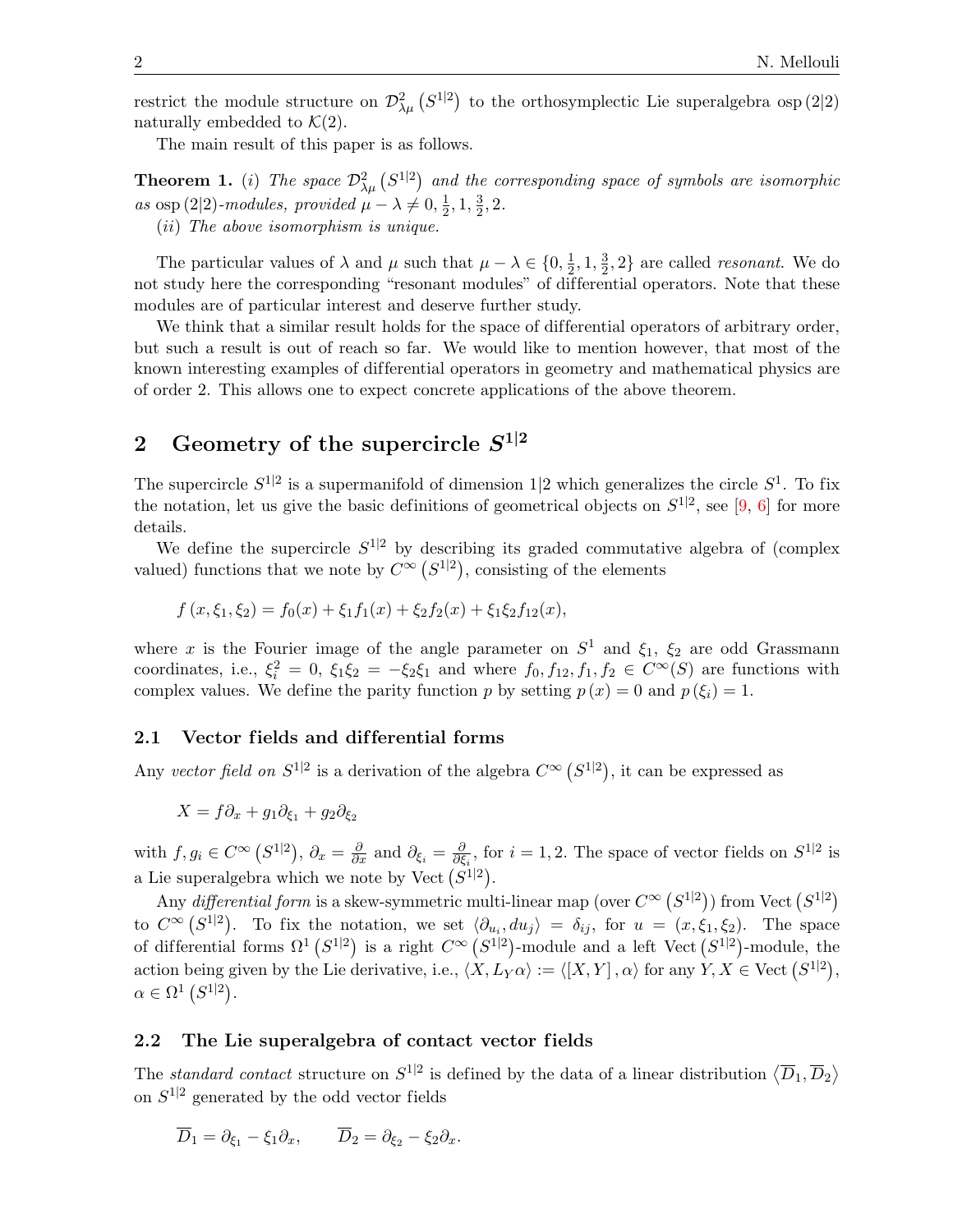This contact structure can also be defined as the kernel of the differential 1-form:

 $\alpha = dx + \xi_1 d\xi_1 + \xi_2 d\xi_2.$ 

We refer to [\[14\]](#page-10-5) for more details.

A vector field X on  $S^{1|2}$  is called a *contact vector field* if it preserves the contact distribution, that is, satisfies the condition:

$$
[X,\overline{D}_1] = \psi_{1X}\overline{D}_1 + \psi_{2X}\overline{D}_2, \qquad [X,\overline{D}_2] = \phi_{1X}\overline{D}_1 + \phi_{2X}\overline{D}_2,
$$

where  $\psi_{1_X}, \psi_{2_X}, \phi_{1_X}, \phi_{2_X} \in C^{\infty} (S^{1|2})$  are functions depending on X. The space of the contact vector fields is a Lie superalgebra which we note by  $\mathcal{K}(2)$ .

The following fact is well-known.

**Lemma 1.** Every contact vector field (see [\[9\]](#page-10-2)) can be expressed, for some function  $f \in C^{\infty}(S^{1|2})$ , by

<span id="page-2-0"></span>
$$
X_f = f\partial_x - (-1)^{p(f)} \frac{1}{2} \left( \overline{D}_1 \left( f \right) \overline{D}_1 + \overline{D}_2 \left( f \right) \overline{D}_2 \right). \tag{1}
$$

The function f is said to be a *contact Hamiltonian* of the field  $X_f$ . The space  $C^{\infty}(S^{1|2})$ is therefore identified with the Lie superalgebra  $K(2)$  and equipped with the structure of Lie superalgebra with respect to the contact bracket:

<span id="page-2-1"></span>
$$
\{f,g\} = fg' - f'g - (-1)^{p(f)} \frac{1}{2} \left( \overline{D}_1(f) \, \overline{D}_1(g) + \overline{D}_2(f) \, \overline{D}_2(g) \right),\tag{2}
$$

where  $f' = \partial_x(f)$ .

### 2.3 Conformal symmetry: the orthosymplectic superalgebra

The *conformal* (or projective) structure on the supercircle  $S^{1|2}$  (see [\[13\]](#page-10-6)) is defined by the action of the 4|4-dimensional Lie superalgebra  $\exp(2|2)$ . This action is spanned by the contact vector fields with the contact Hamiltonians:

$$
\{1, x, x^2, \xi_1\xi_2; \xi_1, \xi_2, x\xi_1, x\xi_2\}.
$$

The embedding of osp  $(2|2)$  into  $\mathcal{K}(2)$  is then given by  $(1)$ .

The subalgebra Aff  $(2|2)$  of osp  $(2|2)$  spanned by the contact vector fields with the contact Hamiltonians  $\{1, x, \xi_1\xi_2; \xi_1, \xi_2\}$  will be called the *affine* Lie superalgebra.

### 2.4 Modules of weighted densities

We introduce a family of  $K(2)$ -modules with a parameter. For any contact vector field, we define a family of differential operators of order one on  $C^{\infty}(S^{1|2})$ 

<span id="page-2-2"></span>
$$
L_{X_f}^{\lambda} := X_f + \lambda f',\tag{3}
$$

where the parameter  $\lambda$  is an arbitrary (complex) number and the function is considered as a 0-order differential operator of left multiplication by this function. The map  $X_f \mapsto L_{X_f}^{\lambda}$  is a homomorphism of Lie superalgebras. We thus obtain a family of  $\mathcal{K}(2)$ -modules on  $C^{\infty}(S^{1|2})$ that we note by  $\mathcal{F}_{\lambda} (S^{1|2})$  and that we call spaces of *weighted densities* of weight  $\lambda$ .

Viewed as vector spaces, but not as  $\mathcal{K}(2)$ -modules, the spaces  $\mathcal{F}_{\lambda}(S^{1|2})$  are isomorphic to  $C^{\infty}$   $(S^{1|2})$ .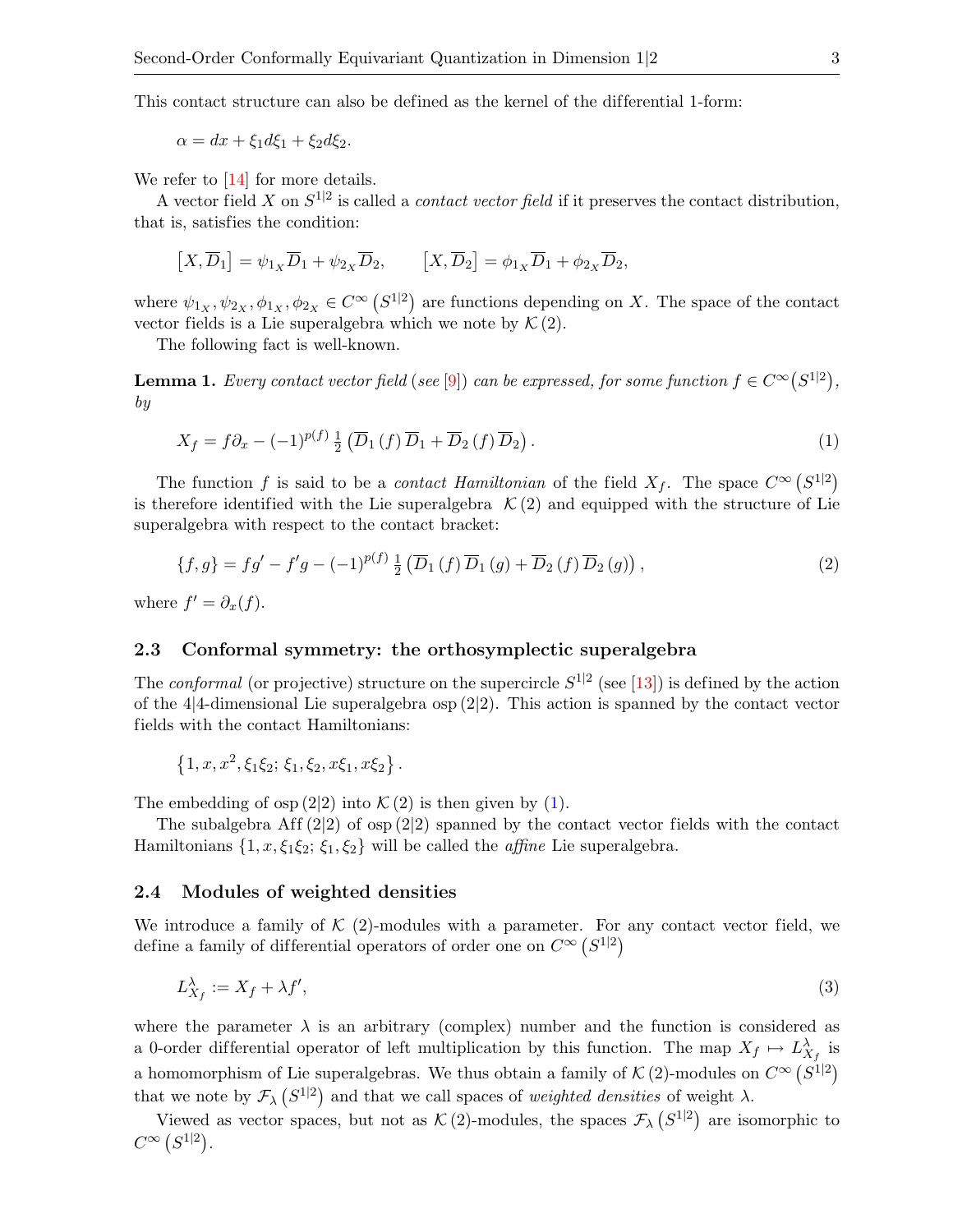The space of weighted densities possesses a Poisson superalgebra structure with respect to the contact bracket  $\{\cdot,\cdot\} : \mathcal{F}_{\lambda} (S^{1|2}) \otimes \mathcal{F}_{\mu} (S^{1|2}) \to \mathcal{F}_{\lambda+\mu+1} (S^{1|2})$  given explicitly by

$$
\{f,g\} = \mu f'g - \lambda fg' - (-1)^{p(f)} \frac{1}{2} \left( \overline{D}_1(f) \overline{D}_1(g) + \overline{D}_2(f) \overline{D}_2(g) \right)
$$

for all  $f \in \mathcal{F}_{\lambda} (S^{1|2}), g \in \mathcal{F}_{\mu} (S^{1|2})$ .

Note that if  $f \in \mathcal{F}_{-1} (S^{1|2})$ , then  $\{f,g\} = L_X^{\mu}$  $_{X_f}^{\mu}(g)$ . The space  $\mathcal{F}_{-1}(S^{1|2})$  is a subalgebra isomorphic to  $\mathcal{K}(2)$  $\mathcal{K}(2)$ , see formula  $(2)$ .

## <span id="page-3-0"></span>3 Dif ferential operators on the spaces of weighted densities

In this section we introduce the space of differential operators acting on the spaces of weighted densities and the corresponding space of symbols on  $S^{1|2}$ . We refer to [\[10,](#page-10-7) [7,](#page-10-8) [5,](#page-10-1) [2\]](#page-9-2) for further details. This space is naturally a module over the Lie superalgebra  $\mathcal{K}(2)$ .

We also define a  $\mathcal{K}(2)$ -invariant "finer filtration" on the modules of differential operators that plays the key role in this paper. The graded  $\mathcal{K}(2)$ -module associated to the finer filtration is called the module of symbols.

# 3.1 Definition of the modules  ${\cal D}_{\lambda\mu}^{(k)} \left(S^{1|2}\right)$

Let  $\mathcal{D}_{\lambda\mu}\left(S^{1|2}\right)$  be the space of linear differential operators  $A:\mathcal{F}_{\lambda}\left(S^{1|2}\right)\to\mathcal{F}_{\mu}\left(S^{1|2}\right)$ .

This space is naturally filtered:

$$
\mathcal{D}_{\lambda\mu}^{(0)}(S^{1|2}) \subset \mathcal{D}_{\lambda\mu}^{(1)}(S^{1|2}) \subset \cdots \subset \mathcal{D}_{\lambda\mu}^{(k-1)}(S^{1|2}) \subset \mathcal{D}_{\lambda\mu}^{(k)}(S^{1|2}) \subset \cdots,
$$

where  $\mathcal{D}_{\lambda\mu}^{(k)}$   $(S^{1|2})$  is the space of linear differential operators of order k.

The space  $\mathcal{D}_{\lambda\mu} (S^{1|2})$  and every subspace  $\mathcal{D}_{\lambda\mu}^{(k)} (S^{1|2})$  is naturally a module over the Lie superalgebra of contact vector fields  $\mathcal{K}(2)$ . The above filtration is of course  $\mathcal{K}(2)$ -invariant. Note that, in the case  $\lambda = \mu = 0$ , the space of differential operators is a module over the full Lie superalgebra Vect  $(S^{1|2})$  and the above filtration is Vect  $(S^{1|2})$ -invariant.

# 3.2 The finer filtration: modules  $\mathcal{D}^k_{\lambda\mu}\left(S^{1|2}\right)$

It turns out that there is another, finer filtration:

$$
\mathcal{D}^0_{\lambda\mu}(S^{1|2}) \subset \mathcal{D}^{\frac{1}{2}}_{\lambda\mu}(S^{1|2}) \subset \mathcal{D}^1_{\lambda\mu}(S^{1|2}) \subset \mathcal{D}^{\frac{3}{2}}_{\lambda\mu}(S^{1|2}) \subset \mathcal{D}^2_{\lambda\mu}(S^{1|2}) \subset \cdots
$$
\n<sup>(4)</sup>

on the space of differential operators on  $S^{1|2}$ . This finer filtration is invariant with respect to the action of  $\mathcal{K}(2)$  (but it cannot be invariant with respect to the action of the full algebra of vector fields).

Proposition 1. Every differential operator can be expressed in the form

$$
A = \sum_{\ell,m,n} a_{\ell,m,n} (\partial_x)^{\ell} \overline{D}_1^m \overline{D}_2^n, \tag{5}
$$

where  $a_{\ell,m,n} \in C^{\infty}$   $(S^{1|2})$ , the index  $\ell$  is arbitrary while  $m, n \leq 1$ , and where only finitely many terms are non-zero.

**Proof.** If  $A \in \mathcal{D}_{\lambda\mu} (S^{1|2})$ , then  $A = \sum a_{\ell,m,n} (\partial_x)^{\ell} \partial_{\xi_1}^{m} \partial_{\xi_2}^{n}$  and since one has:

$$
\partial_{\xi_1} = \overline{D}_1 + \xi_1 \partial_x, \qquad \partial_{\xi_2} = \overline{D}_2 + \xi_2 \partial_x, \qquad \overline{D}_i^2 = -\partial_x,
$$

we have the form desired.

<span id="page-3-2"></span><span id="page-3-1"></span>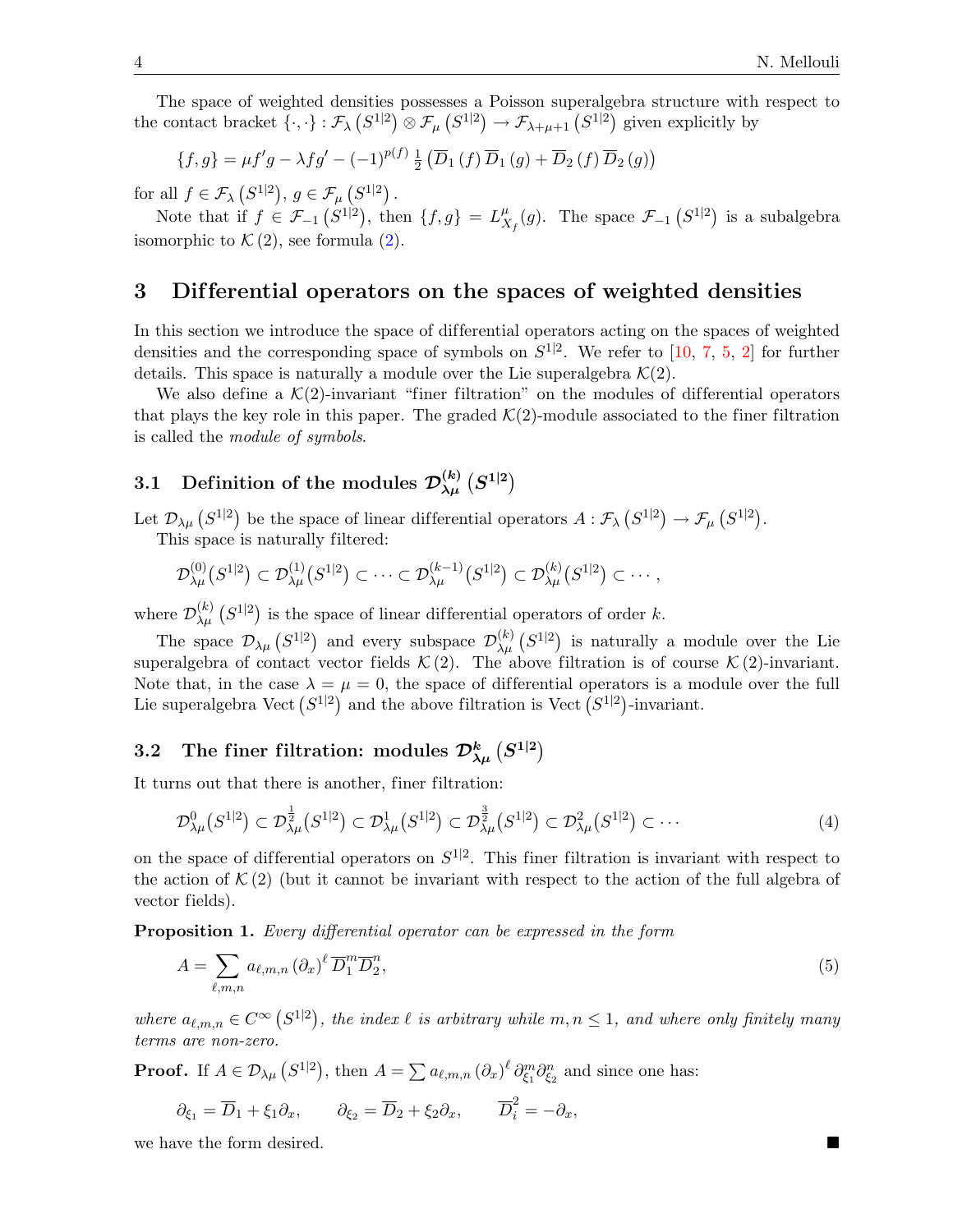For every (half)-integer k, we denote by  $\mathcal{D}_{\lambda\mu}^k(S^{1|2})$  the space of differential operators of the form

<span id="page-4-0"></span>
$$
A = \sum_{\ell + \frac{m}{2} + \frac{n}{2} \le k} a_{\ell,m,n} (\partial_x)^{\ell} \overline{D}_1^m \overline{D}_2^n, \tag{6}
$$

where  $a_{\ell,m,n} \in C^{\infty} (S^{1|2})$ . Furthermore, since  $\partial_x = -\overline{D}_1^2 = -\overline{D}_2^2$  $\frac{2}{2}$ , we can assume  $m, n \leq 1$ .

**Proposition 2.** The form [\(6\)](#page-4-0) is stable with respect to the action of  $K(2)$ .

**Proof.** Let  $X_f$  be a contact vector field, see formula [\(1\)](#page-2-0). The action of  $X_f$  on the space  $\mathcal{D}_{\lambda\mu}\left(S^{1|2}\right)$  is given by

<span id="page-4-1"></span>
$$
\mathcal{L}_{X_f}(A) = L_{X_f}^{\mu} \circ A - (-1)^{p(f)p(A)} A \circ L_{X_f}^{\lambda},\tag{7}
$$

where  $L_{X_f}^{\lambda}$  is the Lie derivative [\(3\)](#page-2-2). The invariance of the form [\(6\)](#page-4-0) is subject to a straightforward calculation.

**Remark 1.** 1) It is worth noticing that for k integer, one has

$$
\mathcal{D}_{\lambda\mu}^{(k)}\big(S^{1|2}\big)\subset\mathcal{D}_{\lambda\mu}^{k}\big(S^{1|2}\big)
$$

but these modules do not coincide. Indeed, the module  $\mathcal{D}_{\lambda\mu}^k(S^{1|2})$  contains operators proportional to  $\partial_x^{k-1} \overline{D}_1 \overline{D}_2$  which are, of course, of order  $k+1$ . An element of  $\mathcal{D}^k_{\lambda\mu} (S^{1|2})$  will be called k-differential operator, it does not have to be of order k, it can be of order  $k + 1$ .

2) A similar finer filtration exists for an arbitrary contact manifold, cf. [\[12,](#page-10-9) [4\]](#page-9-3). In the 1|1 dimensional case this finer filtration was used in [\[5\]](#page-10-1).

**Example 1.** The module  $\mathcal{D}^2_{\lambda\mu}$  ( $S^{1|2}$ ) will be particularly interesting for us. Every differential operator  $A \in \mathcal{D}^2_{\lambda\mu} (S^{1|2})$  can be expressed in the form

$$
A = a_{0,0,0} + a_{0,1,0}\overline{D}_1 + a_{0,0,1}\overline{D}_2 + a_{1,0,0}\partial_x + a_{0,1,1}\overline{D}_1\overline{D}_2 + a_{1,1,0}\partial_x\overline{D}_1 + a_{1,0,1}\partial_x\overline{D}_2 + a_{2,0,0}\partial_x^2 + a_{1,1,1}\partial_x\overline{D}_1\overline{D}_2.
$$

### 3.3 Space of symbols of dif ferential operators

We consider the graded  $\mathcal{K}(2)$ -module associated to the fine filtration [\(4\)](#page-3-1):

$$
\operatorname{gr} \mathcal{D}_{\lambda\mu}\big(S^{1|2}\big) = \bigoplus_{i=0}^{\infty} \operatorname{gr}^{\frac{i}{2}} \mathcal{D}_{\lambda\mu}\big(S^{1|2}\big),
$$

where  $gr^k\mathcal{D}_{\lambda\mu}\left(S^{1|2}\right) = \mathcal{D}^k_{\lambda\mu}\left(S^{1|2}\right) / \mathcal{D}^{k-\frac{1}{2}}_{\lambda\mu}\left(S^{1|2}\right)$  for every (half)integer k. This module is called the *space of symbols* of differential operators.

The image of a differential operator  $A$  under the natural projection

$$
\sigma_{\mathrm{pr}}: \; \mathcal{D}_{\lambda\mu}^k \big( S^{1|2} \big) \to \mathrm{gr}^k \mathcal{D}_{\lambda\mu} \big( S^{1|2} \big)
$$

defined by the filtration [\(4\)](#page-3-1) is called the principal symbol.

We need to know the action of the Lie superalgebra  $\mathcal{K}(2)$  on the space of symbols.

**Proposition 3.** If k is an integer, then

$$
\text{gr}^k\mathcal{D}_{\lambda\mu}\big(S^{1|2}\big)=\mathcal{F}_{\mu-\lambda-k}\oplus\mathcal{F}_{\mu-\lambda-k}
$$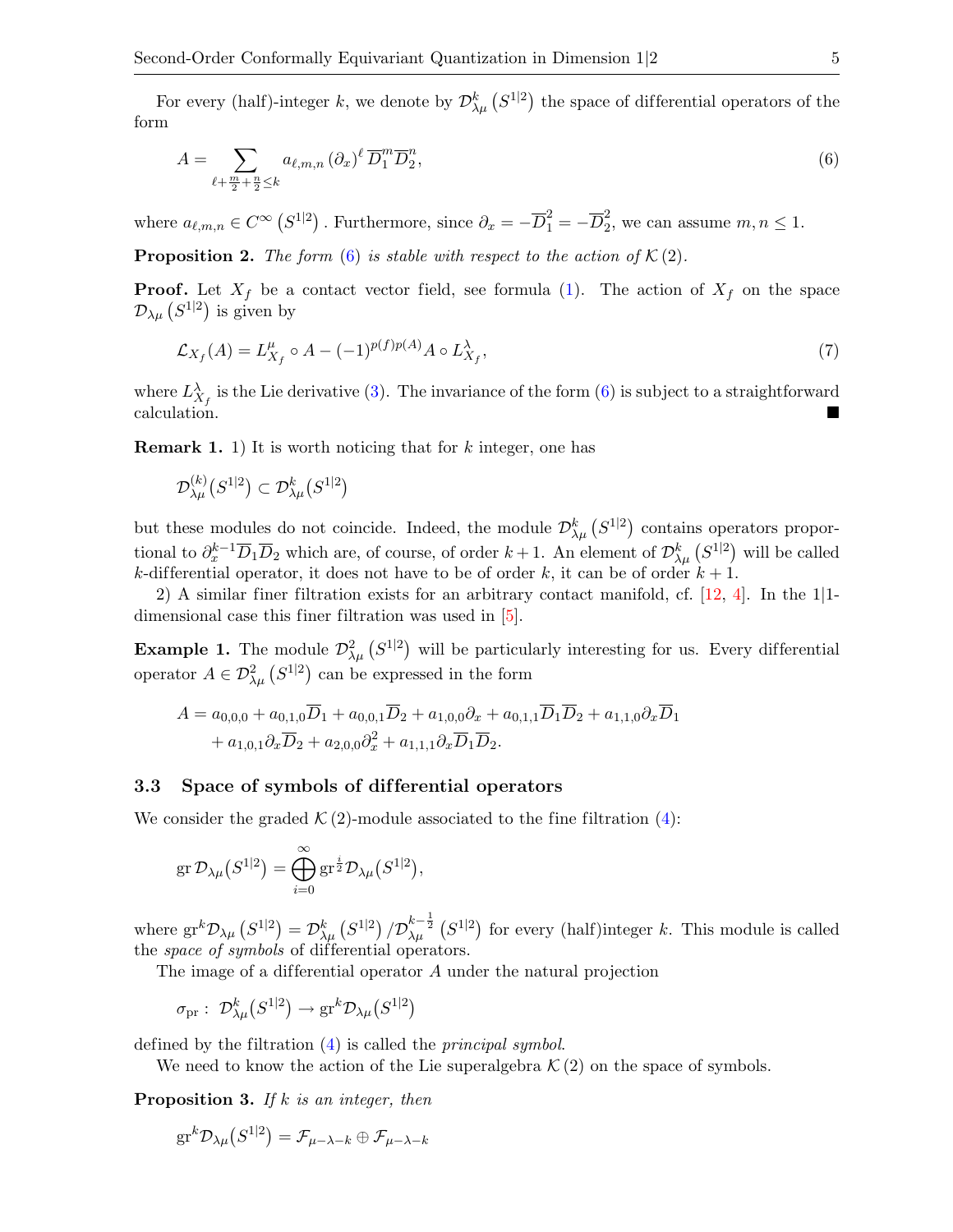**Proof.** By definition (see formula [\(6\)](#page-4-0)), a given operator  $A \in \mathcal{D}_{\lambda\mu}^k(S^{1|2})$  with integer k is of the form

$$
A = F_1 \partial_x^k + F_2 \partial_x^{k-1} \overline{D}_1 \overline{D}_2 + \cdots,
$$

where  $\cdots$  stand for lower order terms. The principal symbol of A is then encoded by the pair  $(F_1, F_2)$ . From [\(7\)](#page-4-1), one can easily calculate the  $\mathcal{K}(2)$ -action on the principal symbol:

$$
L_{X_f}(F_1, F_2) = (L_{X_f}^{\mu - \lambda - k}(F_1), L_{X_f}^{\mu - \lambda - k}(F_2)).
$$

In other words, both  $F_1$  and  $F_2$  transform as  $(\mu - \lambda - k)$ -densities.

Surprisingly enough, the situation is more complicated in the case of half-integer  $k$ .

**Proposition 4.** If k is a half-integer, then the  $\mathcal{K}(2)$ -action is as follows:

$$
L_{X_f}(F_1, F_2) = \left( L_{X_f}^{\mu - \lambda - k}(F_1) - \frac{1}{2} \overline{D}_1 \overline{D}_2(f) F_2, L_{X_f}^{\mu - \lambda - k}(F_2) + \frac{1}{2} \overline{D}_1 \overline{D}_2(f) F_1 \right). \tag{8}
$$

**Proof.** Directly from [\(7\)](#page-4-1).

This means that the space of symbols of half-integer contact order is not isomorphic to the space of weighted densities. It would be nice to understand the geometric nature of the  $\arctan(8)$  $\arctan(8)$ .

**Corollary 1.** The module  $\operatorname{gr} \mathcal{D}_{\lambda\mu}(S^{1|2})$  depends only on  $\mu - \lambda$ .

Following [\[8,](#page-10-0) [3,](#page-9-0) [5\]](#page-10-1) and to simplify the notation, we will denote by  $\mathcal{S}_{\mu-\lambda}(\mathcal{S}^{1|2})$  the full space of symbols gr $\mathcal{D}_{\lambda\mu}$   $(S^{1|2})$  and  $\mathcal{S}_{\mu-\lambda}^k$   $(S^{1|2})$  the space of symbols of contact order k.

**Corollary 2.** The space  $\mathcal{D}_{\lambda\mu}^k(S^{1|2})$  is isomorphic to  $\mathcal{S}_{\mu-\lambda}^k(S^{1|2})$  as a module over the affine Lie superalgebra Aff  $(2|2)$ .

**Proof.** To define an Aff  $(2|2)$ -equivariant quantization map, it suffice to consider the inverse of the principal symbol:  $Q = \sigma_{\text{pr}}^{-1}$  $\frac{-1}{\text{pr}}$ .

A linear map  $Q: \mathcal{S}_{\mu-\lambda} (S^{1|2}) \to \mathcal{D}_{\lambda\mu} (S^{1|2})$  is called a *quantization map* if it is bijective and preserves the principal symbol of every differential operator, i.e.,  $\sigma_{\text{pr}} \circ Q = \text{Id}$ . The inverse map  $\sigma = Q^{-1}$  is called a *symbol map*.

# 4 Conformally equivariant quantization on  $S^{1|2}$

In this section we prove the main results of this paper – Theorem  $1$  – on the existence and uniqueness of the conformally equivariant quantization map on the space  $\mathcal{D}^2_{\lambda\mu}$   $(S^{1|2})$ . We calculate this quantization map explicitly.

We already proved that the space  $\mathcal{D}^2_{\lambda\mu} (S^{1|2})$  is isomorphic to the corresponding space of symbols as a module over the affine Lie superalgebra Aff  $(2|2)$ . We will now show how to extend this isomorphism to that of the osp (2|2)-modules.

<span id="page-5-0"></span>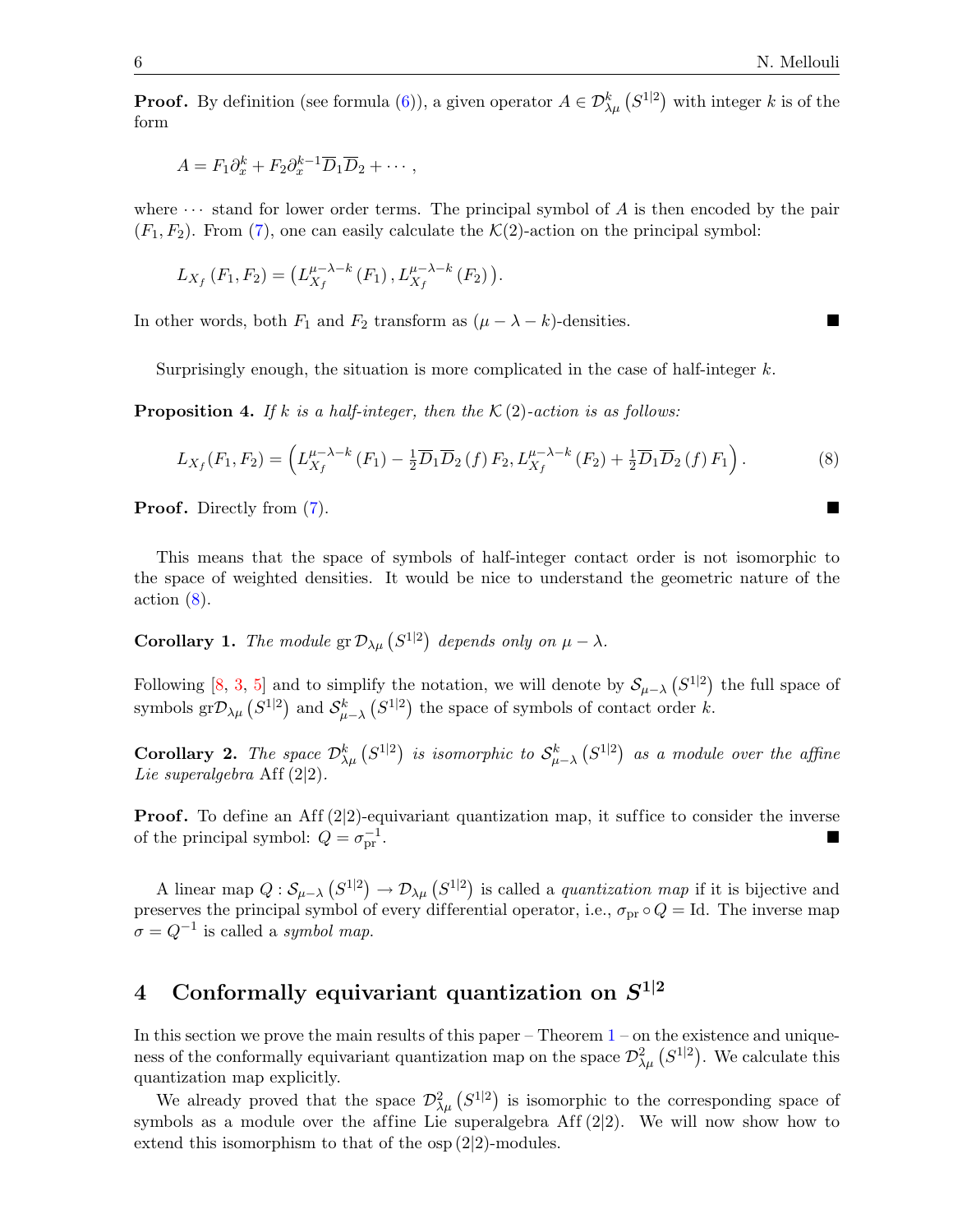# 4.1 Equivariant quantization map in the case of  $\frac{1}{2}$ -differential operators

Let us first consider the quantization of symbols of  $\frac{1}{2}$ -differential operators. By linearity, we can assume that the symbols of differential operators are homogeneous (purely even or purely odd). Since for any symbol  $(F_1, F_2) \in S^{\frac{1}{2}}_{\mu-\lambda} (S^{1|2})$ , we have  $p(F_1) = p(F_2)$ , we can define parity of the symbol  $(F_1, F_2)$  as  $p(F) := p(F_1) = p(F_2)$ .

**Proposition 5.** The unique  $\exp(2|2)$ -equivariant quantization map associates the following  $\frac{1}{2}$ differential operator to a symbol  $(F_1, F_2) \in S^{\frac{1}{2}}_{\mu-\lambda} (S^{1|2})$  provided  $\mu \neq \lambda$ :

$$
Q(F_1,F_2)=F_1\overline{D}_1+F_2\overline{D}_2+(-1)^{p(F)}\frac{\lambda}{\lambda-\mu}\left(\overline{D}_1\left(F_1\right)+\overline{D}_2\left(F_2\right)\right).
$$

**Proof.** First, one easily checks that this quantization map is, indeed,  $\exp(2|2)$ -equivariant. Let us prove the uniqueness.

Consider first an arbitrary differentiable linear map  $Q: \mathcal{S}_{\mu-\lambda}^{\frac{1}{2}}(S^{1|2}) \to \mathcal{D}_{\lambda\mu}^{\frac{1}{2}}(S^{1|2})$  preserving the principal symbol. Such a map is of the form:

$$
Q(F_1, F_2) = F_1 \overline{D}_1 + F_2 \overline{D}_2 + \widetilde{Q}_1^{(1)}(F_1) + \widetilde{Q}_2^{(1)}(F_2),
$$

where  $\widetilde{Q}_1^{(1)}$  and  $\widetilde{Q}_2^{(1)}$  are differential operators with coefficients in  $\mathcal{F}_{\mu-\lambda}$ , cf. formula [\(5\)](#page-3-2). One then easily checks the following:

a) This map commutes with the action of the vector fields  $D_1, D_2 \in \text{osp}(2|2)$ , where  $D_i =$  $\partial_{\xi_i} + \xi_i \partial_x$ , if and only if the differential operators  $\widetilde{Q}_1^{(1)}$  and  $\widetilde{Q}_2^{(1)}$  are with constant coefficients.

b) This map commutes with the linear vector fields  $X_x$ ,  $X_{\xi_1}$ ,  $X_{\xi_2}$  if and only if the differential operators  $\widetilde{Q}_1^{(1)}$  and  $\widetilde{Q}_2^{(1)}$  are of order 1 and moreover have the form:

$$
\widetilde{Q}_1^{(1)}(F_1) = C_{11} \overline{D}_1(F_1), \qquad \widetilde{Q}_2^{(1)}(F_2) = C_{12} \overline{D}_2(F_2),
$$

where  $C_{11}$ ,  $C_{12}$  are arbitrary constants.

We thus determined the general form of a quantization map commuting with the action of the affine subalgebra Aff  $(2|2)$ .

c) This map commutes with  $X_{\xi_1\xi_2}$  if and only if  $C_{11} = C_{12}$ .

In order to satisfy the full condition of osp  $(2|2)$ -equivariance, it remains to impose the equivariance with respect to the vector field  $X_{x^2}$ .

d) The above quantization map commutes with the action of  $X_{x^2}$  if and only if  $C_{11}$ ,  $C_{12}$ satisfy the following condition:

$$
2(\mu - \lambda - \frac{1}{2}) C_{11} + C_{12} = (-1)^{p(F)+1} 2\lambda,
$$
  
\n
$$
C_{11} + 2(\mu - \lambda - \frac{1}{2}) C_{12} = (-1)^{p(F)+1} 2\lambda
$$

If  $\mu - \lambda \neq 0$ , this system can be easily solved and the solution is  $C_{11} = C_{12} = (-1)^{p(F)} \frac{\lambda}{\lambda - \mu}$ .

#### 4.2 Equivariant quantization map in the case of 1-dif ferential operators

Let us consider the next case. All the calculations are similar (yet more involved) to the above calculations.

<span id="page-6-0"></span>**Proposition 6.** The unique  $\exp(2|2)$ -equivariant quantization map associates the following differential operator to a symbol  $(F_1, F_2) \in S^1_{\mu-\lambda} (S^{1|2})$ :

$$
Q(F_1, F_2) = F_1 \partial_x + F_2 \overline{D}_1 \overline{D}_2 + (-1)^{p(F)} \frac{1}{2(\mu - \lambda - 1)} \left( \overline{D}_1 \left( F_1 \right) \overline{D}_1 + \overline{D}_2 \left( F_1 \right) \overline{D}_2 \right)
$$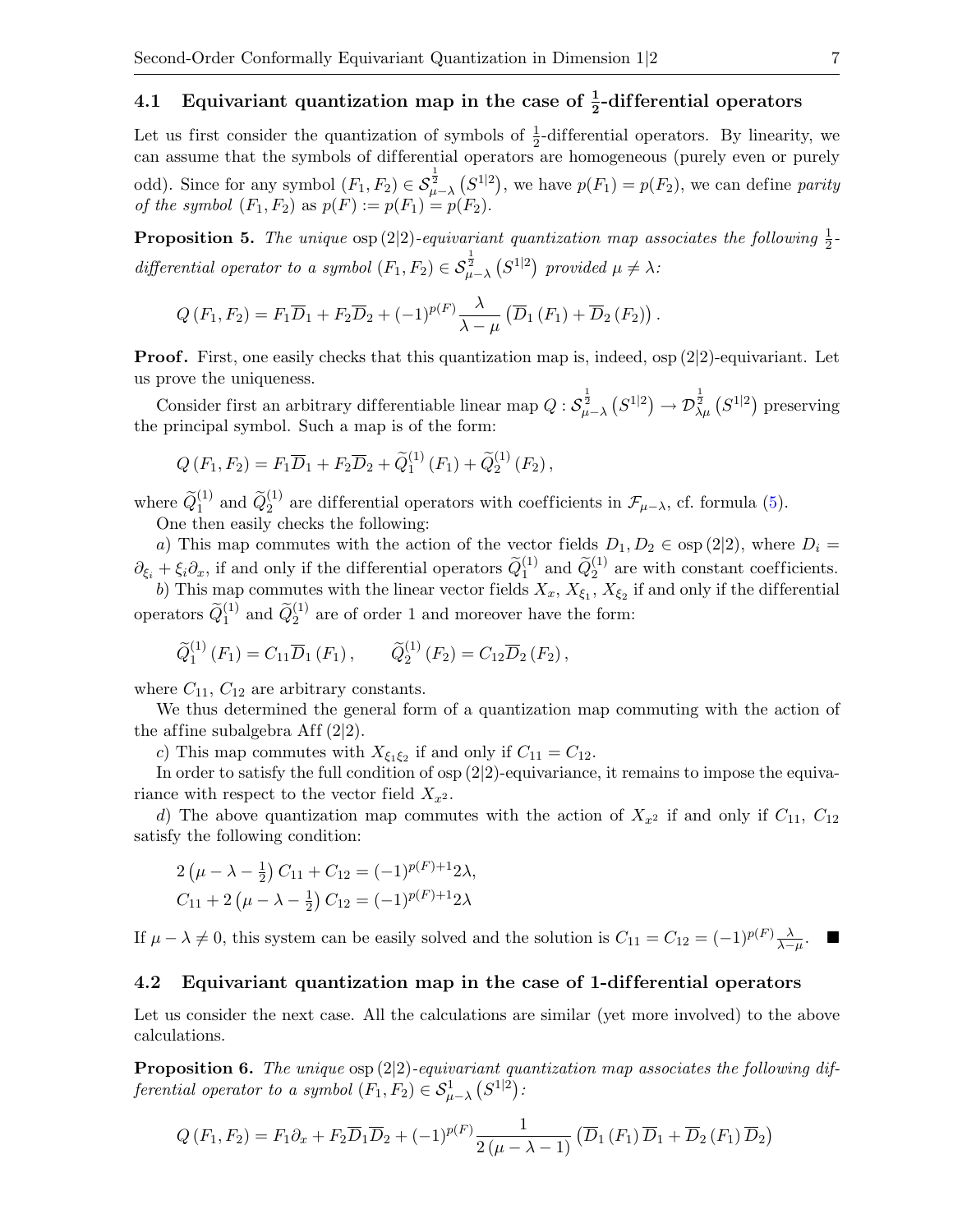<span id="page-7-0"></span>
$$
+ (-1)^{p(F)} \frac{\lambda + \frac{1}{2}}{\mu - \lambda - 1} \left( \overline{D}_2 \left( F_2 \right) \overline{D}_1 - \overline{D}_1 \left( F_2 \right) \overline{D}_2 \right) - \frac{\lambda}{\mu - \lambda - 1} \left( \partial_x \left( F_1 \right) - \frac{1 + 2\lambda}{2(\mu - \lambda) - 1} \overline{D}_1 \overline{D}_2 \left( F_2 \right) \right)
$$
(9)

provided  $\mu - \lambda \neq \frac{1}{2}$  $\frac{1}{2}$ , 1.

**Proof.** First, we check by a straightforward calculation that an arbitrary Aff  $(2|2)$ -equivariant quantization map is given by

$$
Q(F_1, F_2) = F_1 \partial_x + F_2 \overline{D}_1 \overline{D}_2 + \widetilde{Q}_1^{(1)}(F_1) + \widetilde{Q}_2^{(1)}(F_2) + \widetilde{Q}_1^{(2)}(F_1) + \widetilde{Q}_2^{(2)}(F_2),
$$

where the differential operators  $\widetilde{Q}_1^{(n)}$  and  $\widetilde{Q}_2^{(n)}$  are of order n and have the form:

$$
\widetilde{Q}_{1}^{(1)}(F_{1}) = C_{11}\overline{D}_{1}(F_{1})\overline{D}_{1} + C_{13}\overline{D}_{2}(F_{1})\overline{D}_{2},
$$
  
\n
$$
\widetilde{Q}_{1}^{(2)}(F_{1}) = C_{21}\partial_{x}(F_{1}),
$$
  
\n
$$
\widetilde{Q}_{2}^{(1)}(F_{2}) = C_{12}\overline{D}_{2}(F_{2})\overline{D}_{1} + C_{14}\overline{D}_{1}(F_{2})\overline{D}_{2},
$$
  
\n
$$
\widetilde{Q}_{2}^{(2)}(F_{2}) = C_{22}\overline{D}_{1}\overline{D}_{2}(F_{2}).
$$

The above quantization map commutes with the action of  $X_{x^2}$  if and only if the coefficients  $C_{ij}$ satisfy the following system of linear equations:

$$
2(\mu - \lambda - 1) C_{11} = (-1)^{p(F)},
$$
  
\n
$$
2(\mu - \lambda - 1) C_{12} = (-1)^{p(F)} (1 + 2\lambda),
$$
  
\n
$$
2(\mu - \lambda - 1) C_{13} = (-1)^{p(F)},
$$
  
\n
$$
2(\mu - \lambda - 1) C_{14} = (-1)^{p(F)+1} (1 + 2\lambda),
$$
  
\n
$$
(\mu - \lambda - 1) C_{21} = -\lambda,
$$
  
\n
$$
(2(\mu - \lambda) - 1) C_{22} = (-1)^{p(F)} \lambda C_{12} - \lambda C_{14}.
$$

Solving this system, one obtains the formula  $(9)$ .

# 4.3 Equivariant quantization map in the case of  $\frac{3}{2}$ -order differential operators

Consider now the space of differential operators  $\mathcal{D}_{\lambda\mu}^{\frac{3}{2}}(S^{1|2})$ .

**Proposition 7.** The unique  $\exp(2|2)$ -equivariant quantization map associates the following differential operator to a symbol  $(F_1, F_2) \in \mathcal{S}_{\mu-\lambda}^{\frac{3}{2}}(S^{1|2})$ :

<span id="page-7-1"></span>
$$
Q(F_1, F_2) = F_1 \partial_x \overline{D}_1 + F_2 \partial_x \overline{D}_2 + (-1)^{p(F)} \frac{\lambda + \frac{1}{2}}{\lambda - \mu + 1} \left( \overline{D}_1 \left( F_1 \right) + \overline{D}_2 \left( F_2 \right) \right) \partial_x + (-1)^{p(F)} \frac{1}{2(\lambda - \mu + 1)} \left( \overline{D}_2 \left( F_1 \right) - \overline{D}_1 \left( F_2 \right) \right) \overline{D}_1 \overline{D}_2 + \frac{(\lambda + \frac{1}{2})(\lambda - \mu + \frac{1}{2})}{(\lambda - \mu + 1)^2} \left( \partial_x \left( F_1 \right) \overline{D}_1 + \partial_x \left( F_2 \right) \overline{D}_2 \right) - \frac{\lambda + \frac{1}{2}}{2(\lambda - \mu + 1)^2} \left( \overline{D}_1 \overline{D}_2 \left( F_1 \right) \overline{D}_2 - \overline{D}_1 \overline{D}_2 \left( F_2 \right) \overline{D}_1 \right) + (-1)^{p(F)} \frac{\lambda(\lambda + \frac{1}{2})}{(\lambda - \mu + 1)^2} \left( \partial_x \overline{D}_1 \left( F_1 \right) + \partial_x \overline{D}_2 \left( F_2 \right) \right).
$$
 (10)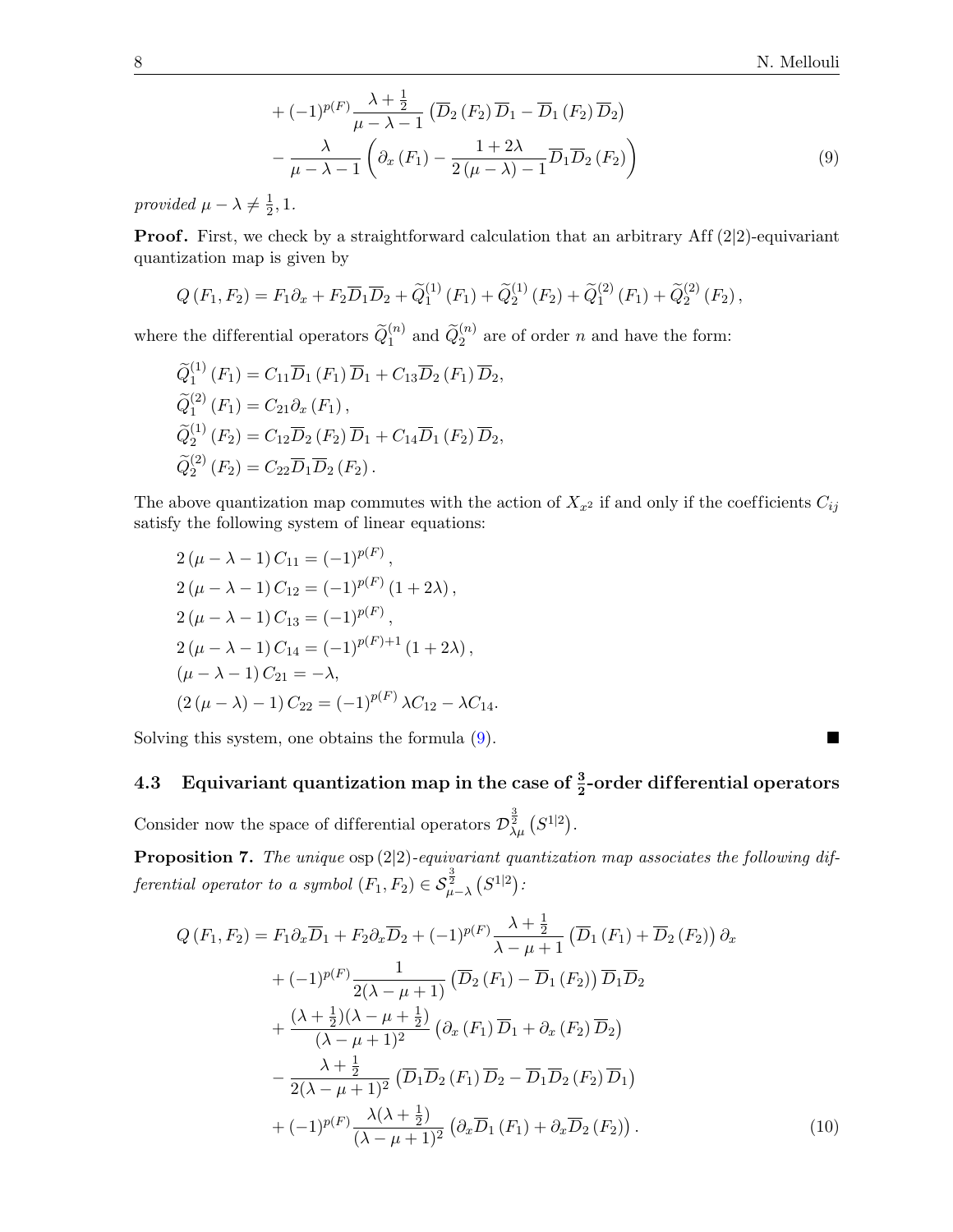**Proof.** An arbitrary Aff  $(2|2)$ -equivariant quantization map is given by

$$
Q(F_1, F_2) = F_1 \partial_x \overline{D}_1 + F_2 \partial_x \overline{D}_2 + \widetilde{Q}_1^{(1)}(F_1) + \widetilde{Q}_2^{(1)}(F_2) + \widetilde{Q}_1^{(2)}(F_1) + \widetilde{Q}_2^{(2)}(F_2) + \widetilde{Q}_1^{(3)}(F_1) + \widetilde{Q}_2^{(3)}(F_2),
$$

where

$$
\begin{aligned}\n\widetilde{Q}_{1}^{(1)}(F_{1}) &= C_{11}\overline{D}_{1}(F_{1})\partial_{x} + C_{13}\overline{D}_{2}(F_{1})\overline{D}_{1}\overline{D}_{2}, \\
\widetilde{Q}_{1}^{(2)}(F_{1}) &= C_{21}\partial_{x}(F_{1})\overline{D}_{1} + C_{23}\overline{D}_{1}\overline{D}_{2}(F_{1})\overline{D}_{2}, \\
\widetilde{Q}_{1}^{(3)}(F_{1}) &= C_{31}\partial_{x}\overline{D}_{1}(F_{1}), \\
\widetilde{Q}_{2}^{(1)}(F_{2}) &= C_{14}\overline{D}_{1}(F_{2})\overline{D}_{1}\overline{D}_{2} + C_{12}\overline{D}_{2}(F_{2})\partial_{x}, \\
\widetilde{Q}_{2}^{(2)}(F_{2}) &= C_{24}\partial_{x}(F_{2})\overline{D}_{2} + C_{22}\overline{D}_{1}\overline{D}_{2}(F_{2})\overline{D}_{1}, \\
\widetilde{Q}_{2}^{(3)}(F_{2}) &= C_{32}\partial_{x}\overline{D}_{2}(F_{2}).\n\end{aligned}
$$

The above quantization map commutes with the action of  $X_{x^2}$  if and only if the coefficients  $C_{ij}$ satisfy the system of linear equations:

$$
-2(\mu - \lambda - \frac{3}{2}) C_{11} - C_{12} = (-1)^{p(F)} (1 + 2\lambda),
$$
  
\n
$$
-C_{11} - 2(\mu - \lambda - \frac{3}{2}) C_{12} = (-1)^{p(F)} (1 + 2\lambda),
$$
  
\n
$$
-2(\mu - \lambda - \frac{3}{2}) C_{13} + C_{14} = (-1)^{p(F)},
$$
  
\n
$$
C_{13} - 2(\mu - \lambda - \frac{3}{2}) C_{14} = (-1)^{p(F)+1},
$$
  
\n
$$
2(\mu - \lambda - \frac{3}{2}) C_{21} - C_{22} = -(1 + 2\lambda),
$$
  
\n
$$
-C_{21} + 4(\mu - \lambda - 1) C_{22} = -C_{12} + (1 + 2\lambda) C_{14} - C_{24},
$$
  
\n
$$
C_{23} + 2(\mu - \lambda - \frac{3}{2}) C_{24} = -(1 + 2\lambda),
$$
  
\n
$$
4(\mu - \lambda - 1) C_{23} + C_{24} = C_{11} + (1 + 2\lambda) C_{13} + C_{21},
$$
  
\n
$$
4(\lambda - \mu + 1) C_{31} - C_{32} = (-1)^{p(F)} 2\lambda (C_{11} + C_{21}),
$$
  
\n
$$
-C_{31} + 4(\lambda - \mu + 1) C_{32} = (-1)^{p(F)} 2\lambda (C_{12} + C_{24}).
$$

Solving this system, one obtains the formula  $(10)$ .

### 4.4 Case of 2-contact order dif ferential operators

The last case we consider is the space of differential operators  $\mathcal{D}^2_{\lambda\mu}$   $(S^{1|2})$ . The proof of the following statement is again similar to that of Proposition [6;](#page-6-0) we will omit some details of calculations.

**Proposition 8.** The unique  $\exp(2|2)$ -equivariant quantization map associates the following differential operator to a symbol  $(F_1, F_2) \in S^2_{\mu-\lambda} (S^{1|2})$ :

$$
Q(F_1, F_2) = F_1 \partial_x^2 + F_2 \partial_x \overline{D}_1 \overline{D}_2 + (-1)^{p(F)} \frac{1}{\mu - \lambda - 2} \left( \overline{D}_1 \left( F_1 \right) \partial_x \overline{D}_1 + \overline{D}_2 \left( F_1 \right) \partial_x \overline{D}_2 \right)
$$
  
+ 
$$
(-1)^{p(F)} \frac{\lambda + 1}{\mu - \lambda - 2} \left( \overline{D}_2 \left( F_2 \right) \partial_x \overline{D}_1 - \overline{D}_1 \left( F_2 \right) \partial_x \overline{D}_2 \right)
$$
  
+ 
$$
\frac{2\lambda + 1}{\lambda - \mu + 2} \partial_x \left( F_1 \right) \partial_x + \frac{\lambda + 1}{\lambda - \mu + 2} \partial_x \left( F_2 \right) \overline{D}_1 \overline{D}_2
$$
  
- 
$$
\frac{1}{(\lambda - \mu + 2) (2\lambda - 2\mu + 3)} \overline{D}_1 \overline{D}_2 \left( F_1 \right) \overline{D}_1 \overline{D}_2
$$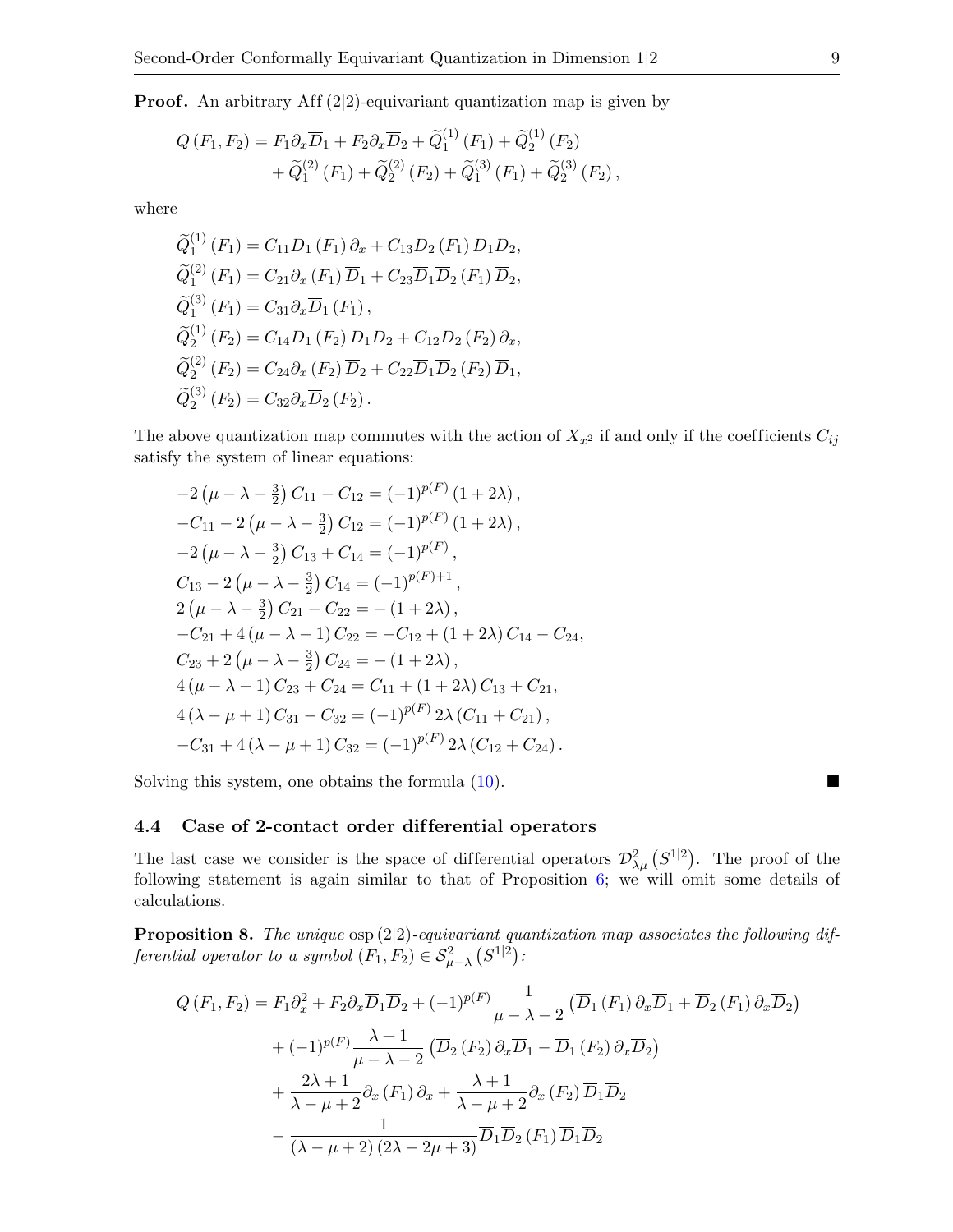<span id="page-9-4"></span>
$$
+\frac{(2\lambda+1)(\lambda+1)}{(\lambda-\mu+2)(2\lambda-2\mu+3)}\overline{D}_1\overline{D}_2(F_2)\partial_x
$$
  
 
$$
-(-1)^{p(F)}\frac{2\lambda+1}{(\lambda-\mu+2)(2\lambda-2\mu+3)}\left(\partial_x\overline{D}_1(F_1)\overline{D}_1+\partial_x\overline{D}_2(F_1)\overline{D}_2\right)
$$
  
 
$$
-(-1)^{p(F)}\frac{(2\lambda+1)(\lambda+1)}{(\lambda-\mu+2)(2\lambda-2\mu+3)}\left(\partial_x\overline{D}_2(F_2)\overline{D}_1-\partial_x\overline{D}_1(F_2)\overline{D}_2\right)
$$
  
 
$$
+\frac{\lambda(2\lambda+1)}{(\lambda-\mu+2)(2\lambda-2\mu+3)}\partial_x^2(F_1)
$$
  
 
$$
+\frac{\lambda(2\lambda+1)(\lambda+1)}{(\lambda-\mu+2)(2\lambda-2\mu+3)}\partial_x\overline{D}_1\overline{D}_2(F_2), \qquad (11)
$$

provided  $\mu - \lambda \neq 1, \frac{3}{2}$  $\frac{3}{2}$ , 2.

**Proof.** An arbitrary Aff  $(2|2)$ -equivariant quantization map is given by

$$
Q(F_1, F_2) = F_1 \partial_x^2 + F_2 \partial_x \overline{D}_1 \overline{D}_2 + \widetilde{Q}_1^{(1)}(F_1) + \widetilde{Q}_2^{(1)}(F_2) + \widetilde{Q}_1^{(2)}(F_1) + \widetilde{Q}_2^{(2)}(F_2) + \widetilde{Q}_1^{(3)}(F_1) + \widetilde{Q}_2^{(3)}(F_2) + \widetilde{Q}_1^{(4)}(F_1) + \widetilde{Q}_2^{(4)}(F_2),
$$

where

$$
\widetilde{Q}_{1}^{(1)}(F_{1}) = C_{11}\overline{D}_{1}(F_{1})\partial_{x}\overline{D}_{1} + C_{13}\overline{D}_{2}(F_{1})\partial_{x}\overline{D}_{2},
$$
\n
$$
\widetilde{Q}_{1}^{(2)}(F_{1}) = C_{21}\partial_{x}(F_{1})\partial_{x} + C_{23}\overline{D}_{1}\overline{D}_{2}(F_{1})\overline{D}_{1}\overline{D}_{2},
$$
\n
$$
\widetilde{Q}_{1}^{(3)}(F_{1}) = C_{31}\partial_{x}\overline{D}_{1}(F_{1})\overline{D}_{1} + C_{33}\partial_{x}\overline{D}_{2}(F_{1})\overline{D}_{2},
$$
\n
$$
\widetilde{Q}_{1}^{(4)}(F_{1}) = C_{41}\partial_{x}^{2}(F_{1}),
$$
\n
$$
\widetilde{Q}_{2}^{(1)}(F_{2}) = C_{14}\overline{D}_{1}(F_{2})\partial_{x}\overline{D}_{2} + C_{12}\overline{D}_{2}(F_{2})\partial_{x}\overline{D}_{1},
$$
\n
$$
\widetilde{Q}_{2}^{(2)}(F_{2}) = C_{24}\partial_{x}(F_{2})\overline{D}_{1}\overline{D}_{2} + C_{22}\overline{D}_{1}\overline{D}_{2}(F_{2})\partial_{x},
$$
\n
$$
\widetilde{Q}_{2}^{(3)}(F_{2}) = C_{34}\partial_{x}\overline{D}_{1}(F_{2})\overline{D}_{2} + C_{32}\partial_{x}\overline{D}_{2}(F_{2})\overline{D}_{1},
$$
\n
$$
\widetilde{Q}_{2}^{(4)}(F_{2}) = C_{42}\partial_{x}\overline{D}_{1}\overline{D}_{2}(F_{2}).
$$

The above quantization map commutes with the action of  $X_{x^2}$  and therefore is  $\exp(2|2)$ equivariant if and only if the coefficients  $C_{ij}$  are as in [\(11\)](#page-9-4).

### Acknowledgements

I am grateful to H. Gargoubi and V. Ovsienko for the statement of the problem and constant help. I am also pleased to thank D. Leites for critical reading of this paper and a number of helpful suggestions.

## References

- <span id="page-9-1"></span>[1] Cohen P., Manin Yu., Zagier D., Automorphic pseudodifferential operators, in Algebraic Aspects of Integrable Systems, Progr. Nonlinear Differential Equations Appl., Vol. 26, Birkhäuser Boston, Boston, MA, 1997, 17–47.
- <span id="page-9-2"></span>[2] Conley C., Conformal symbols and the action of contact vector fields over the superline, [J. Reine Angew.](http://dx.doi.org/10.1515/CRELLE.2009.062) [Math.](http://dx.doi.org/10.1515/CRELLE.2009.062) 633 (2009), 115–163, [arXiv:0712.1780.](http://arxiv.org/abs/0712.1780)
- <span id="page-9-0"></span>[3] Duval C., Lecomte P., Ovsienko V., Conformally equivariant quantization: existence and uniqueness, Ann. Inst. Fourier (Grenoble) 49 (1999), 1999–2029, [math.DG/9902032.](http://arxiv.org/abs/math.DG/9902032)
- <span id="page-9-3"></span>[4] Fregier Y., Mathonet P., Poncin N., Decomposition of symmetric tensor fields in the presence of a flat contact projective structure, [J. Nonlinear Math. Phys.](http://dx.doi.org/10.2991/jnmp.2008.15.2.10) 15 (2008), 252–269, [math.DG/0703922.](http://arxiv.org/abs/math.DG/0703922)